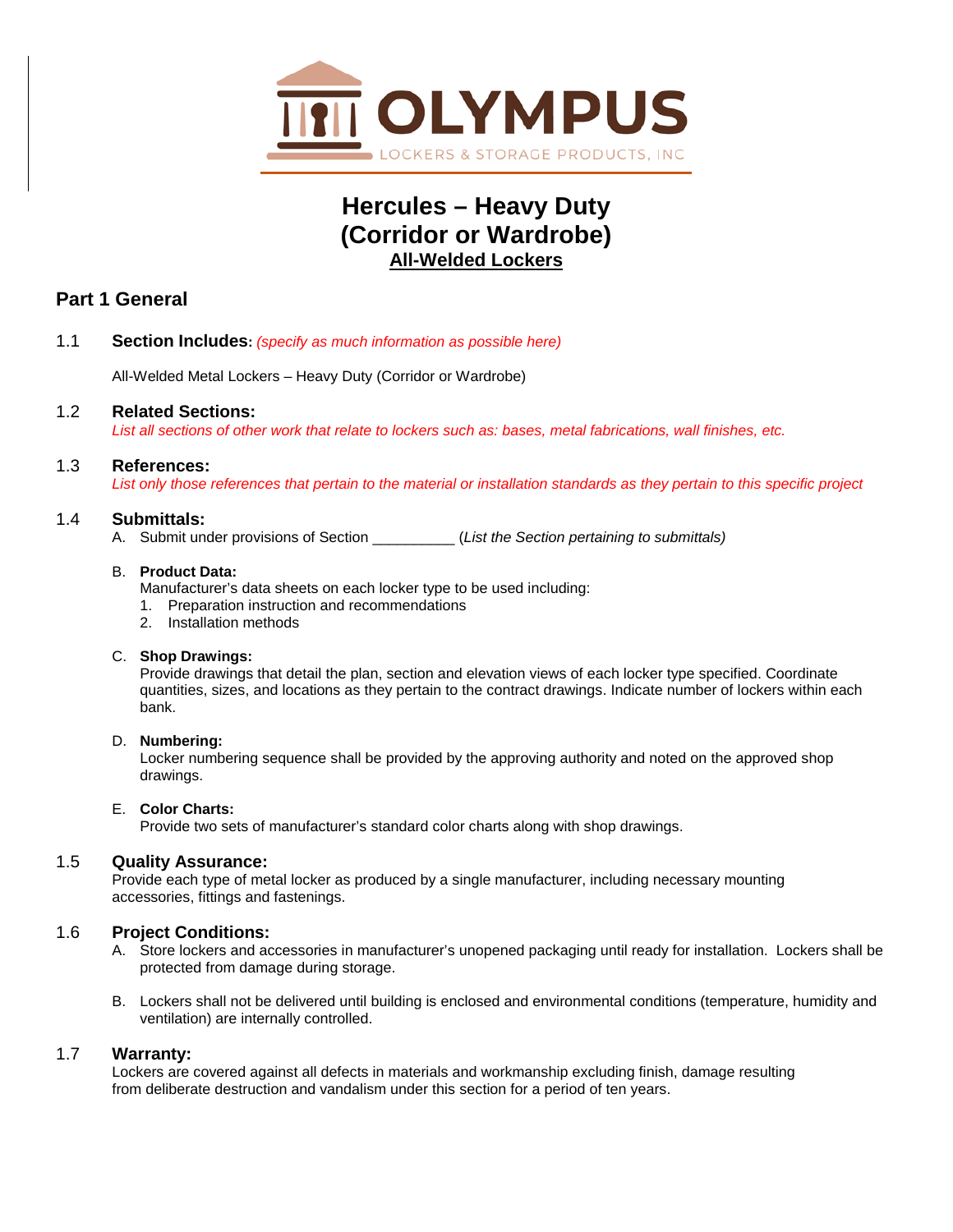# **Part 2 - Products**

## 2.1 **Acceptable Manufacturers:**

- A. Olympus Lockers & Storage Products Inc. Hercules Heavy Duty All-Welded Lockers (Corridor or Wardrobe)
- B. Products by other manufactures may be approved provided they meet or exceed every aspect of this Section. Approval process shall be defined in the General Conditions Section

## 2.2 **All-Welded Metal Lockers:**

#### A. **Tiers:**

Number of Tiers/Openings: 1, 2, 3, 4, 5, 6 or 7 Tiers (Lockers over 3 tier manufactured with box locker construction)

#### B. **Sizes:**

Width 12, 15, 18 or 24", Other\_\_\_\_ x Depth 12, 15, 18 or 24", Other\_\_\_\_\_\_ x Overall Height 36, 48, 60 or 72", Other\_\_\_\_\_\_\_

#### C. *Indicating quantities produces consistent pricing*

## 2.3 **Fabrication:**

## A. **Materials:**

All parts to be made from prime grade mild cold rolled sheet steel (unless indicated differently below) free from surface imperfections, and capable of taking on a powder coat finish.

#### B. **Finish:**

Steel shall be cleaned with a phosphatizing and metal preparation process. Finish coat shall be a baked-on powder coat enamel with a 2-3 mil minimum thickness.

#### C. **Color:**

Locker finish color - Color selected from manufacturers standard offerings or custom color as desired All locker parts inside and out to be painted the same color Optional: Two Tone paint – doors painted separate color from frame and body

#### D. **Construction:**

Lockers to be all-welded construction assembled into banks of multiple lockers sharing a common back, tops, and bottoms. Quantity of lockers per bank dictated by size and project layout requirements.

#### 1. **Door Frame:**

All frames to be 16 gauge formed channel shapes, welded together to form continuous vertical door strikes. Horizontal door strikes to be created by forming one piece locker top and bottom. Lockers without four-sided door strike will not be acceptable. Multiple tier lockers to have cross frame members securely welded to vertical frame channels.

Steel Type: Cold rolled mild steel, Optional Galvannealed steel or Stainless steel

#### 2. **Door:**

All doors to be formed from one piece of 14 gauge steel with a single return on top and bottom along with a double return on vertical sides to form a channel. Channel shall be sufficient size to fully conceal lock bar. All 1, 2, and 3 tier lockers shall include an 18 gauge steel, full height channel door stiffener welded to the inside of door face.

Optional: 18 gauge steel, full height and width inner door panel welded to inner face of door frame, creating box construction.

Steel Type: Cold rolled mild steel, Optional Galvannealed steel or Stainless steel

Venting: Louvers top and bottom, Solid door panel or Mini/Security Louvers

#### 3. **Latch Mechanism:**

Choose one of the following:

a. **Recessed Gravity lift** (Three Point Latching System):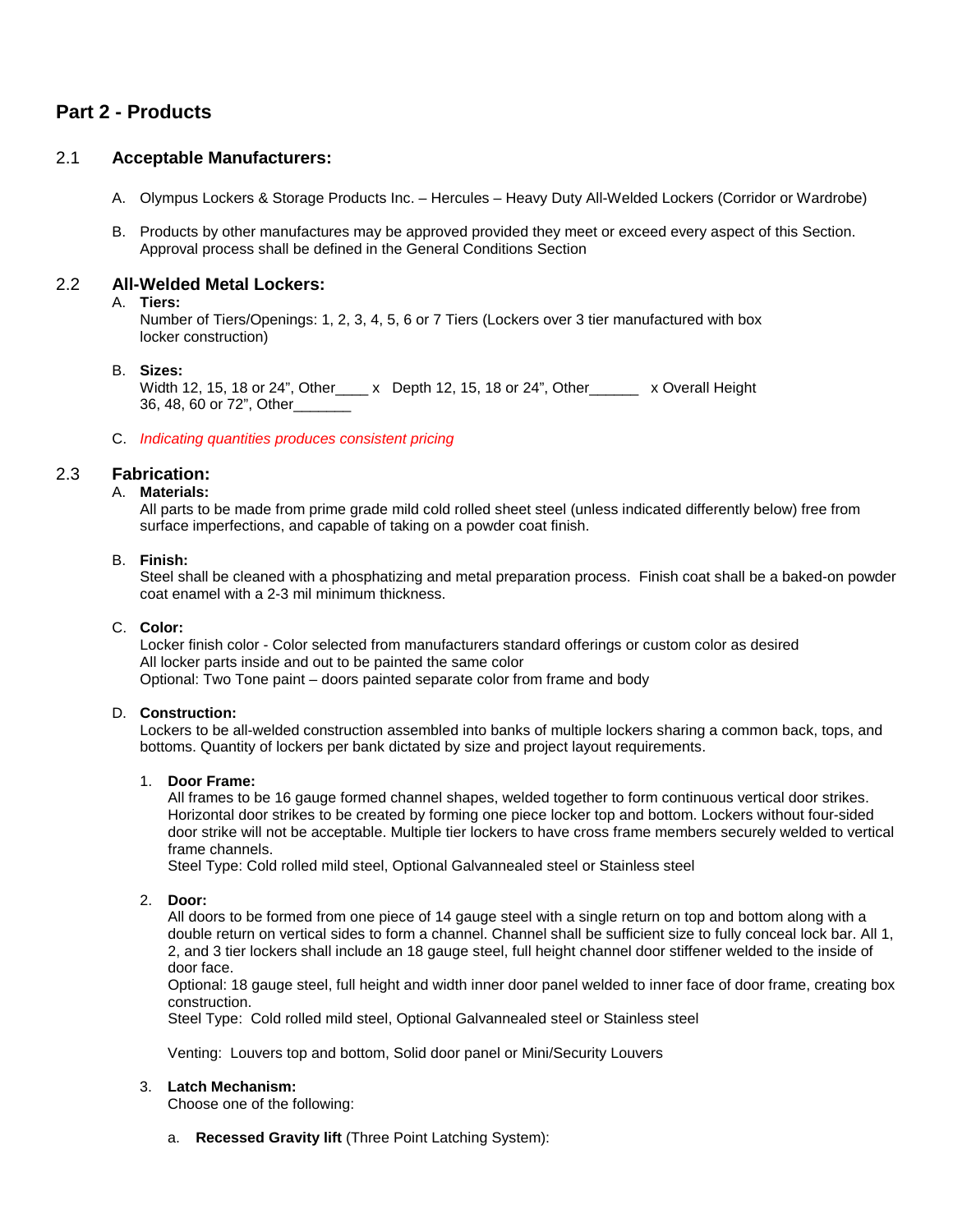Latch system contains a lock bar installed inside the formed channel of the door. Lock bar secures door closed via contact with three heavy gauge steel, welded latch hooks on doors over 42" and two latch hooks on doors under 42". Nylon guides and clips prevent metal to metal contact for quieter operation. Lock bar shall connect to 14 gauge steel handle finger lift which protrudes through a 20 gauge, stainless steel recessed cup attached to the door. The exposed portion of the finger lift shall be encased in molded ABS thermoplastic to prevent metal to metal contact. Latch system shall accept either a padlock or built-in combination style lock. Stainless steel recessed cup shall be deep enough to prevent any lock style from protruding beyond the door face. Box lockers shall be equipped with a padlock hasp and stainless steel strike plate with an integral handle pull.

## b. **Single Point:**

An 11 gauge steel frame hook will be welded to door frame opposite from the hinge side. Frame hook will have a padlock hasp that protrudes through a slot in the stainless steel recessed cup. Frame hook shall be designed so that it will also accept the Master lock 1690 built-in combination lock.

c. Three-Point/Three Sided Cremone Style Latch

Steel handle welded to cremone type assembly with 3/8" diameter steel latching rods that engage top and bottom of locker frame. Center latch engages vertical door jamb providing 3 points of latching on 3 different sides.

Note: Lockers over 3 tier provided with recessed cup and single point latch mechanism. Padlock hasp and door pull available option

#### 4. **Top:**

This is the locker body top, not an accessory top such as slope top or boxed top. 16 gauge steel as described below. Top to be formed with a front flange providing for a 3/4" top horizontal door strike. Lockers without a top horizontal door strike are not acceptable.

Steel Type: Cold rolled mild steel, Optional Galvannealed steel or Stainless steel

#### 5. **Bottom/Tier Dividers:**

16 gauge steel. Single piece bottom must be formed to provide a 3/4" bottom door strike. Lockers without a bottom door strike are not acceptable.

Steel Type: Cold rolled mild steel, Optional Galvannealed steel or Stainless steel

## 6. **Shelves:**

(Standard on lockers 48" and over): 16 gauge steel – welded to locker back and sides. Steel Type: Cold rolled mild steel, Optional Galvannealed steel or Stainless steel

#### 7. **Sides:**

16 gauge steel. Solid or vented as required Steel Type: Cold rolled mild steel, Optional Galvannealed steel or Stainless steel

## 8. **Backs:**

16 gauge steel Steel Type: Cold rolled mild steel, Optional Galvannealed steel or Stainless steel

## 9. **Hinges:**

Standard:

16 gauge steel continuous piano hinge welded to door and riveted to door frame. Optional: 14 gauge steel, 2" high, 5 knuckle, full loop hinge securely welded to frame and riveted to inside of the door flange. Doors over 42" high shall have three hinges and all others two.

#### E. **Accessories:**

1. **Base:** *(Specify party responsible for bases)*

Choose one option below:

- a. 18 gauge steel, 4" zee style base
- b. 16 gauge steel, 4" zee style base
- c. 14 gauge steel, 4" zee style base
- d. 6" metal legs No front and side close panels (standard) Front and side closure panels (optional)
- e. Wood base by section:
- f. Concrete base by section: \_\_\_\_

If metal base is specified above, provide the following steel type: